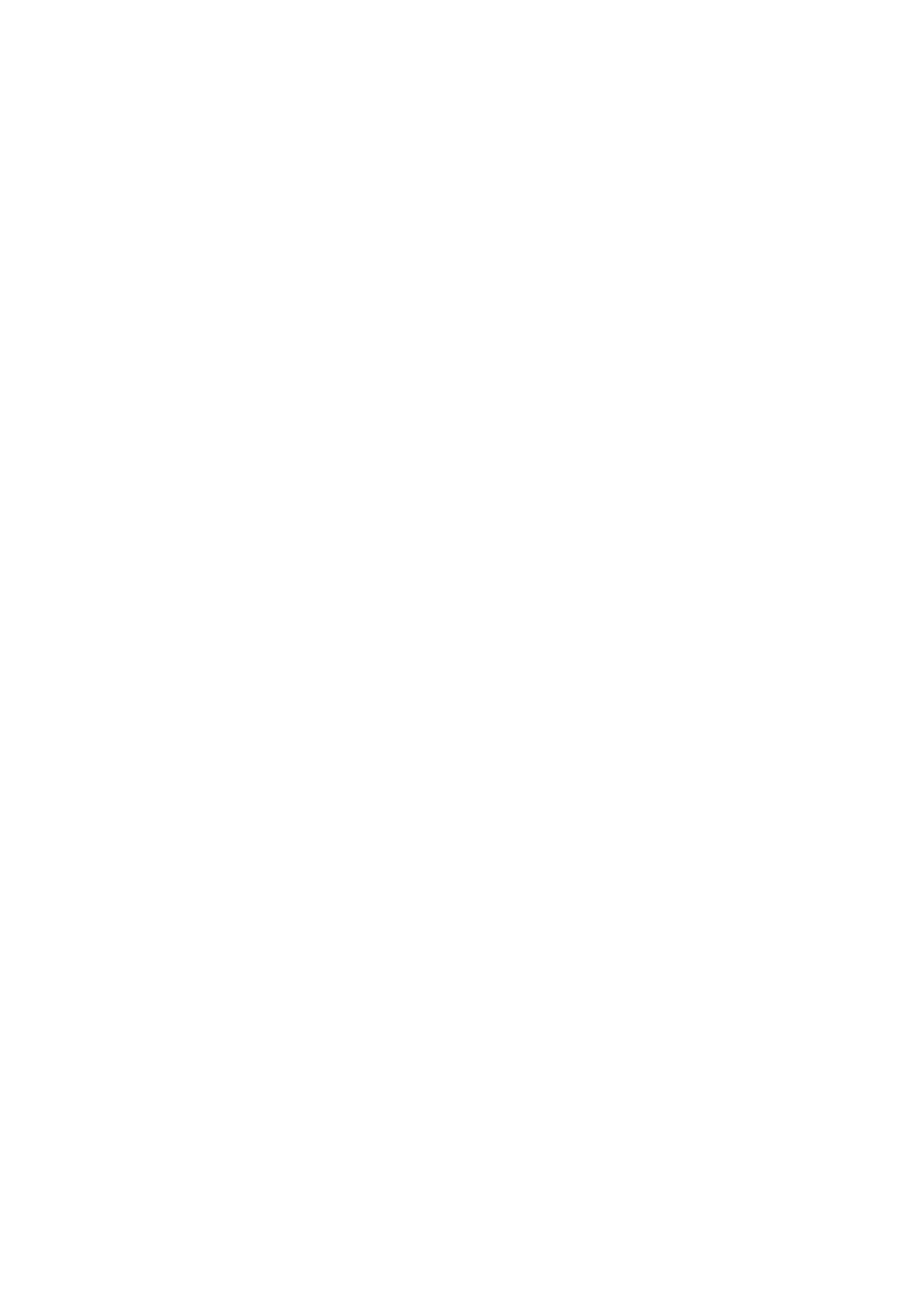# **TABLE OF CONTENTS 20 MARCH 2019**

|               | <b>Business</b><br>Page No. |                                                                                                    |    |
|---------------|-----------------------------|----------------------------------------------------------------------------------------------------|----|
|               |                             |                                                                                                    |    |
| $\mathbf 1$ . |                             | <b>Meeting Conduct</b>                                                                             | 5  |
|               |                             | 1.1 Apologies                                                                                      | 5  |
|               |                             | 1.2 Conflict of Interest Declarations                                                              | 5  |
|               |                             | 1.3 Confirmation of Minutes                                                                        | 5  |
|               |                             | 1.4 Items not on the Agenda                                                                        | 5  |
|               |                             | 1.5 Public Participation                                                                           | 5  |
| 2.            |                             | <b>General Business</b>                                                                            | 6  |
|               | 2.1                         | Draft 2018/19 Annual Report format including financial<br>statements and proposed sign off process | 6  |
|               | 2.2                         | Audit New Zealand June 2019 Audit Plan                                                             | 6  |
| 3.            |                             | <b>Public Excluded</b>                                                                             | 7  |
|               | 3.1                         | <b>Internal Audit Update</b>                                                                       | 7  |
|               | 3.2                         | <b>Status of Internal Audit Findings</b>                                                           | 8  |
|               | 3.3                         | <b>Council Debtor Report</b>                                                                       | 9  |
|               | 3.4                         | <b>Risk Management Update</b>                                                                      | 9  |
|               | 3.5                         | <b>Project Governance</b>                                                                          | 10 |
|               | 3.6                         | <b>Safety Security and Wellbeing Report</b>                                                        | 10 |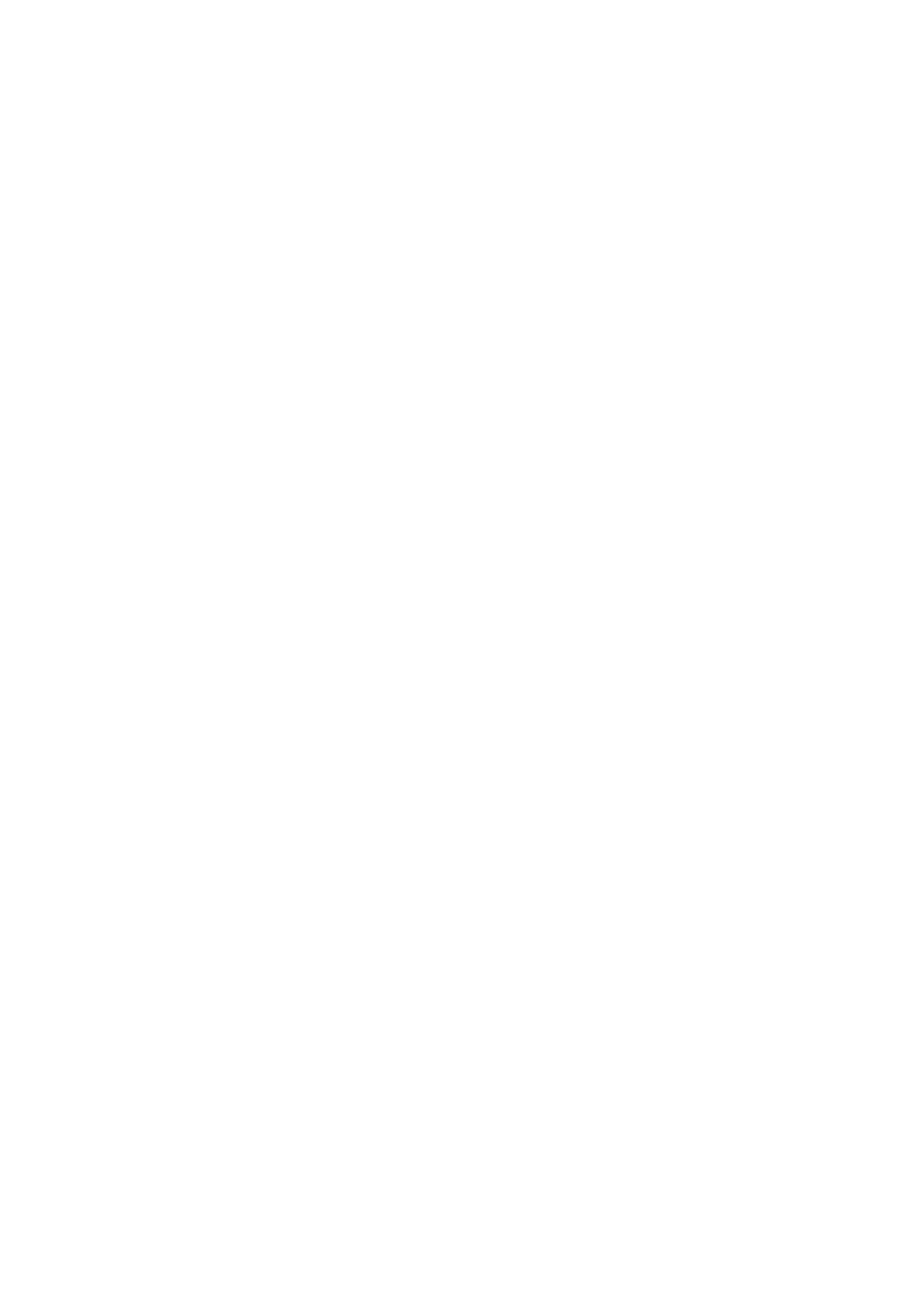## <span id="page-4-0"></span>**1. Meeting Conduct**

The Chairperson opened the meeting at 9:32am.

### <span id="page-4-1"></span>**1.1 Apologies**

#### **Moved Councillor Foster, seconded Mayor Lester**

#### **Resolved**

That the Finance, Audit and Risk Management Subcommittee:

1. Accept the apologies received from Councillor Calvert for lateness.

**Carried**

## <span id="page-4-2"></span>**1.2 Conflict of Interest Declarations**

No conflicts of interest were declared.

#### <span id="page-4-3"></span>**1.3 Confirmation of Minutes**

#### **Moved Councillor Foster, seconded Peter Harris**

#### **Resolved**

That the Finance, Audit and Risk Management Subcommittee:

1. Approve the minutes of the Finance, Audit and Risk Management Subcommittee Meeting held on 25 December 2018, having been circulated, that they be taken as read and confirmed as an accurate record of that meeting.

**Carried**

## <span id="page-4-4"></span>**1.4 Items not on the Agenda**

There were no items not on the agenda.

## **1.5 Public Participation**

There were no request for public participation.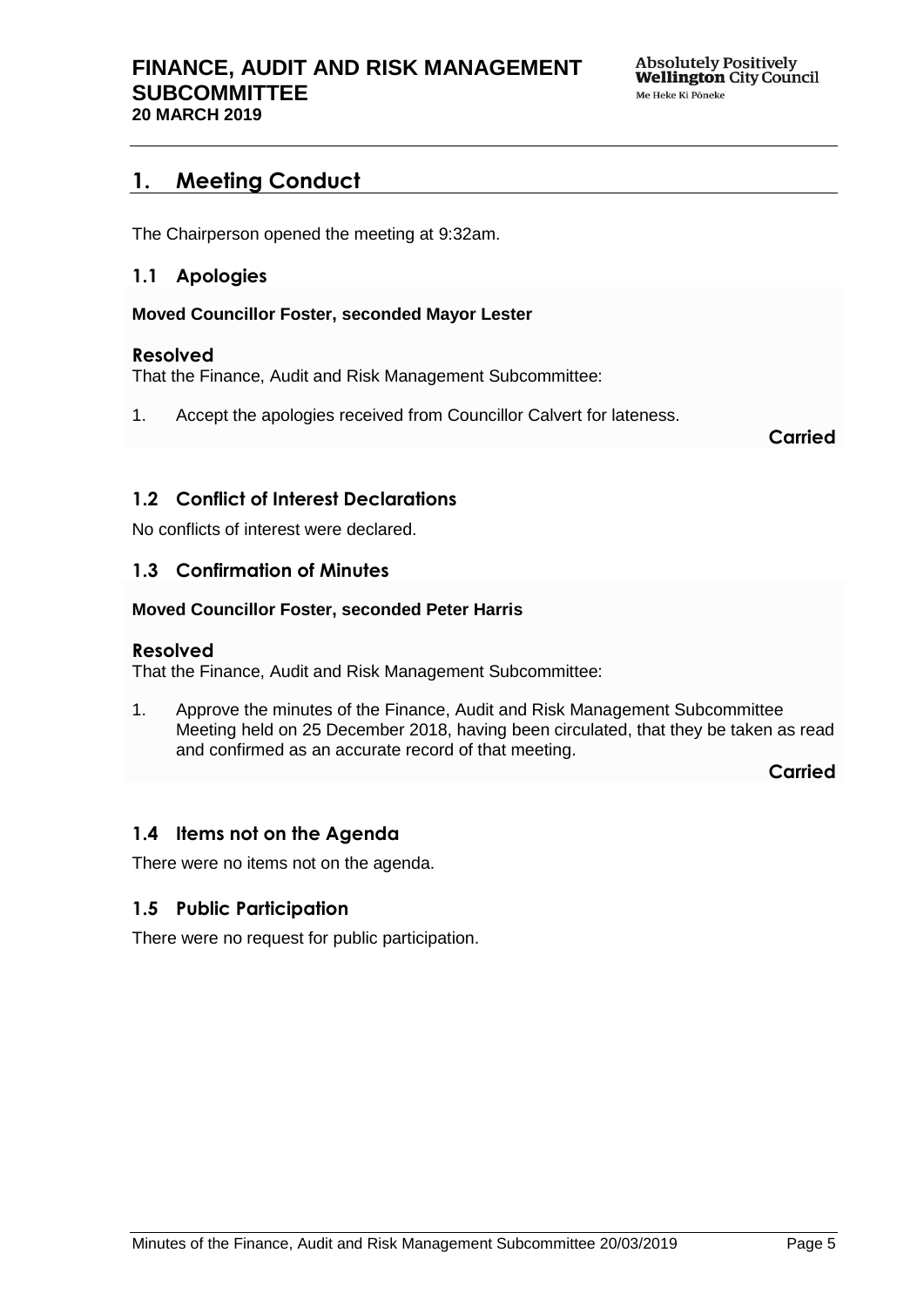## <span id="page-5-0"></span>**2. General Business**

(Councillor Calvert arrived to the meeting at 09:48am.)

## <span id="page-5-1"></span>**2.1 Draft 2018/19 Annual Report format including financial statements and proposed sign off process**

#### **Moved Councillor Foster, seconded Roy Tiffin**

### **Resolved**

That the Finance, Audit and Risk Management Subcommittee:

- 1. Receives the information.
- 2. Note the approach and structure for the 2018/19 Annual Report (and Summary Annual Report) is similar to the 2017/18 Annual Report. This is subject to:
	- a. The performance story for actual full year results; and
	- b. The key messages for the summary story for the year.
- 3. Approve the proposed format and disclosures for the 2018/19 financial statements subject to:
	- a. Consideration of the implications of any changes in NZ GAAP arising up to 30 June 2019 which may be required to be applied retrospectively;
	- b. The determination and disclosure of the final results of operations, cash-flows and financial position for the year ending 30 June 2019 (and any subsequent impact on the notes to the financial statements); and
	- c. Receiving final clearance from Audit New Zealand.
- 4. Approve the sign-off process and timetable for the 2018/19 financial statements.

#### **Carried**

(Councillor Free left the meeting at 10:22am.)

#### <span id="page-5-2"></span>**2.2 Audit New Zealand June 2019 Audit Plan**

#### **Moved Councillor Foster, seconded Councillor Calvert**

#### **Resolved**

That the Finance, Audit and Risk Management Subcommittee:

- 1. Receives the information.
- 2. Note the draft Audit Plan prepared by Audit New Zealand (attachment 1) and their approach to auditing the Council and Group.
- 3. Delegate the authority to finalise the Audit Plan in keeping with the issues raised at the meeting to the Chief Financial Officer and Chair of the Finance, Audit and Risk Management Subcommittee.

## **Carried**

(Councillor Free returned to the meeting at 10:23am.)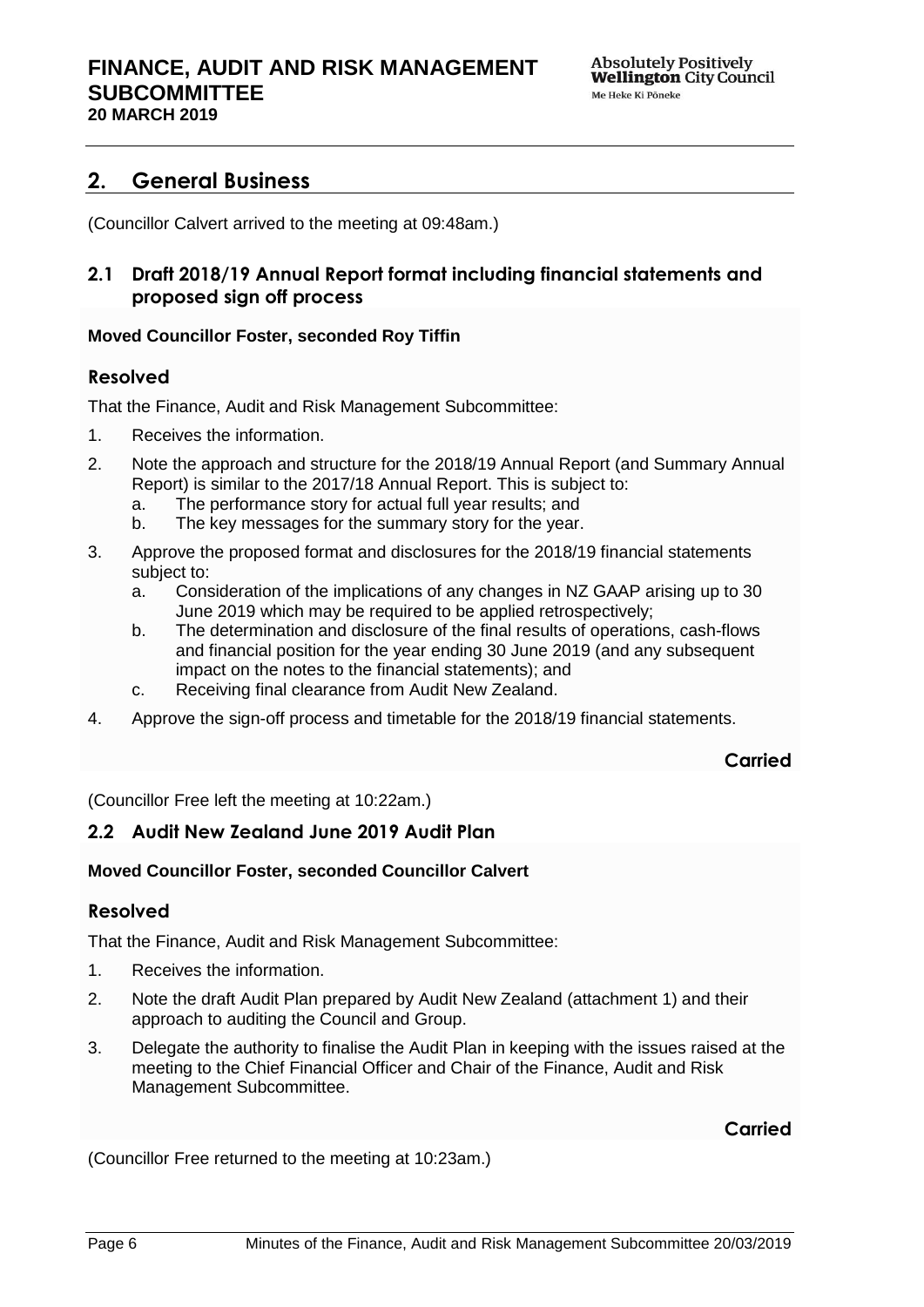The meeting adjourned for morning tea 10:27am – 10:46am, when the meeting reconvened the following members were present Councillor Foster (Chair), Councillor Calvert, Councillor Free, Peter Harris, Mayor Lester, Phillippa Smith and Roy Tiffin.

## <span id="page-6-0"></span>**3. PUBLIC EXCLUDED**

## **MOVED COUNCILLOR FOSTER, SECONDED MAYOR LESTER**

### **RESOLVED**

THAT THE FINANCE, AUDIT AND RISK MANAGEMENT SUBCOMMITTEE:

- 1. AGREE THAT KAREN YOUNG, AUDIT DIRECTOR, AND ANDREA KIECK , AUDIT SUPERVISOR FROM AUDIT NEW ZEALAND BE PERMITTED TO REMAIN FOR PUBLIC EXCLUDED ITEMS LISTED BELOW AFTER THE PUBLIC HAS BEEN EXCLUDED, BECAUSE OF THEIR KNOWLEDGE OF MATTERS WHICH HELP THE FINANCE, AUDIT AND RISK MANAGEMENT SUBCOMMITTEE IN ITS DECISION-MAKING:
	- 3.1 INTERNAL AUDIT UPDATE
	- 3.2 STATUS OF INTERNAL AUDIT FINDINGS
	- 3.3 COUNCIL DEBTOR REPORT
	- 3.4 RISK MANAGEMENT UPDATE
	- 3.5 PROJECT GOVERNANCE
	- 3.6 SAFETY SECURITY AND WELLBEING REPORT
- 2. PURSUANT TO THE PROVISIONS OF THE LOCAL GOVERNMENT OFFICIAL INFORMATION AND MEETINGS ACT 1987, EXCLUDE THE PUBLIC FROM THE FOLLOWING PART OF THE PROCEEDINGS OF THIS MEETING NAMELY:

| <b>GENERAL SUBJECT OF THE</b> | REASONS FOR PASSING                     | <b>GROUND(S) UNDER</b> |
|-------------------------------|-----------------------------------------|------------------------|
| MATTER TO BE                  | THIS RESOLUTION IN                      | SECTION 48(1) FOR THE  |
| <b>CONSIDERED</b>             | RELATION TO EACH MATTER PASSING OF THIS |                        |
|                               |                                         | <b>RESOLUTION</b>      |

<span id="page-6-1"></span>3.1 INTERNAL AUDIT UPDATE 7(2)(C)(I) THE WITHHOLDING OF THE INFORMATION IS NECESSARY TO PROTECT INFORMATION WHICH IS SUBJECT TO AN OBLIGATION OF CONFIDENCE OR WHICH ANY PERSON HAS BEEN OR COULD BE COMPELLED TO PROVIDE UNDER THE AUTHORITY OF ANY ENACTMENT, WHERE THE MAKING AVAILABLE OF THE S48(1)(A) THAT THE PUBLIC CONDUCT OF THIS ITEM WOULD BE LIKELY TO RESULT IN THE DISCLOSURE OF INFORMATION FOR WHICH GOOD REASON FOR WITHHOLDING WOULD EXIST UNDER SECTION 7.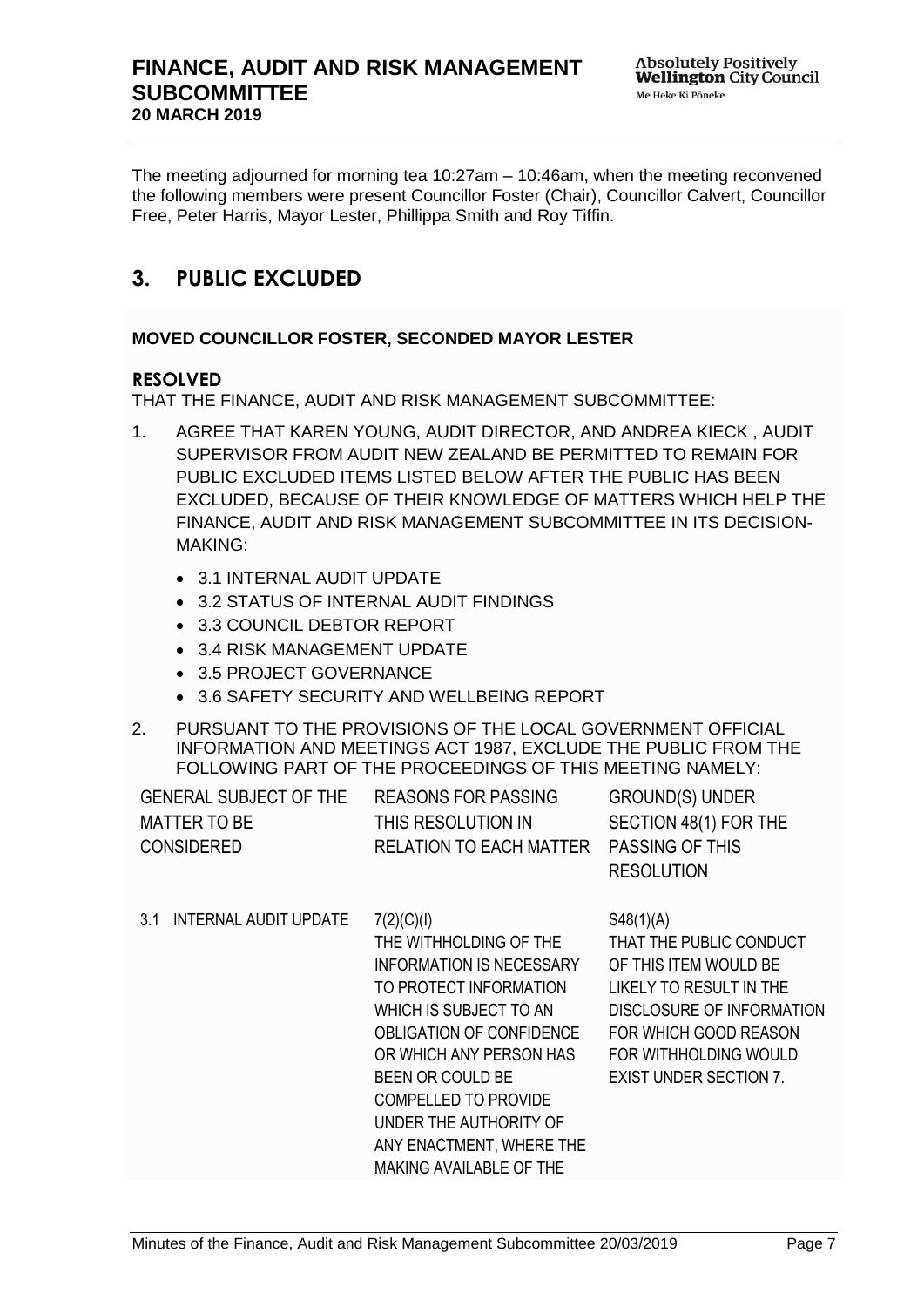Absolutely Positively<br>**Wellington** City Council Me Heke Ki Põneke

<span id="page-7-0"></span>

|                                                 | <b>INFORMATION WOULD BE</b><br>LIKELY TO PREJUDICE THE<br><b>SUPPLY OF SIMILAR</b><br><b>INFORMATION OR</b><br><b>INFORMATION FROM THE</b><br>SAME SOURCE AND IT IS IN<br>THE PUBLIC INTEREST THAT<br><b>SUCH INFORMATION SHOULD</b><br>CONTINUE TO BE SUPPLIED.                                                                                                                                                                                                                                                                                                      |                                                                                                                                                                                                                        |
|-------------------------------------------------|-----------------------------------------------------------------------------------------------------------------------------------------------------------------------------------------------------------------------------------------------------------------------------------------------------------------------------------------------------------------------------------------------------------------------------------------------------------------------------------------------------------------------------------------------------------------------|------------------------------------------------------------------------------------------------------------------------------------------------------------------------------------------------------------------------|
|                                                 | 7(2)(C)(II)<br>THE WITHHOLDING OF THE<br><b>INFORMATION IS NECESSARY</b><br>TO PROTECT INFORMATION<br>WHICH IS SUBJECT TO AN<br>OBLIGATION OF CONFIDENCE<br>OR WHICH ANY PERSON HAS<br>BEEN OR COULD BE<br><b>COMPELLED TO PROVIDE</b><br>UNDER THE AUTHORITY OF<br>ANY ENACTMENT, WHERE THE<br>MAKING AVAILABLE OF THE<br><b>INFORMATION WOULD BE</b><br><b>LIKELY TO DAMAGE THE</b><br>PUBLIC INTEREST.                                                                                                                                                             |                                                                                                                                                                                                                        |
| 3.2 STATUS OF INTERNAL<br><b>AUDIT FINDINGS</b> | 7(2)(C)(I)<br>THE WITHHOLDING OF THE<br><b>INFORMATION IS NECESSARY</b><br>TO PROTECT INFORMATION<br>WHICH IS SUBJECT TO AN<br><b>OBLIGATION OF CONFIDENCE</b><br>OR WHICH ANY PERSON HAS<br>BEEN OR COULD BE<br><b>COMPELLED TO PROVIDE</b><br>UNDER THE AUTHORITY OF<br>ANY ENACTMENT, WHERE THE<br>MAKING AVAILABLE OF THE<br><b>INFORMATION WOULD BE</b><br>LIKELY TO PREJUDICE THE<br><b>SUPPLY OF SIMILAR</b><br><b>INFORMATION OR</b><br><b>INFORMATION FROM THE</b><br>SAME SOURCE AND IT IS IN<br>THE PUBLIC INTEREST THAT<br><b>SUCH INFORMATION SHOULD</b> | S48(1)(A)<br>THAT THE PUBLIC CONDUCT<br>OF THIS ITEM WOULD BE<br><b>LIKELY TO RESULT IN THE</b><br><b>DISCLOSURE OF INFORMATION</b><br>FOR WHICH GOOD REASON<br>FOR WITHHOLDING WOULD<br><b>EXIST UNDER SECTION 7.</b> |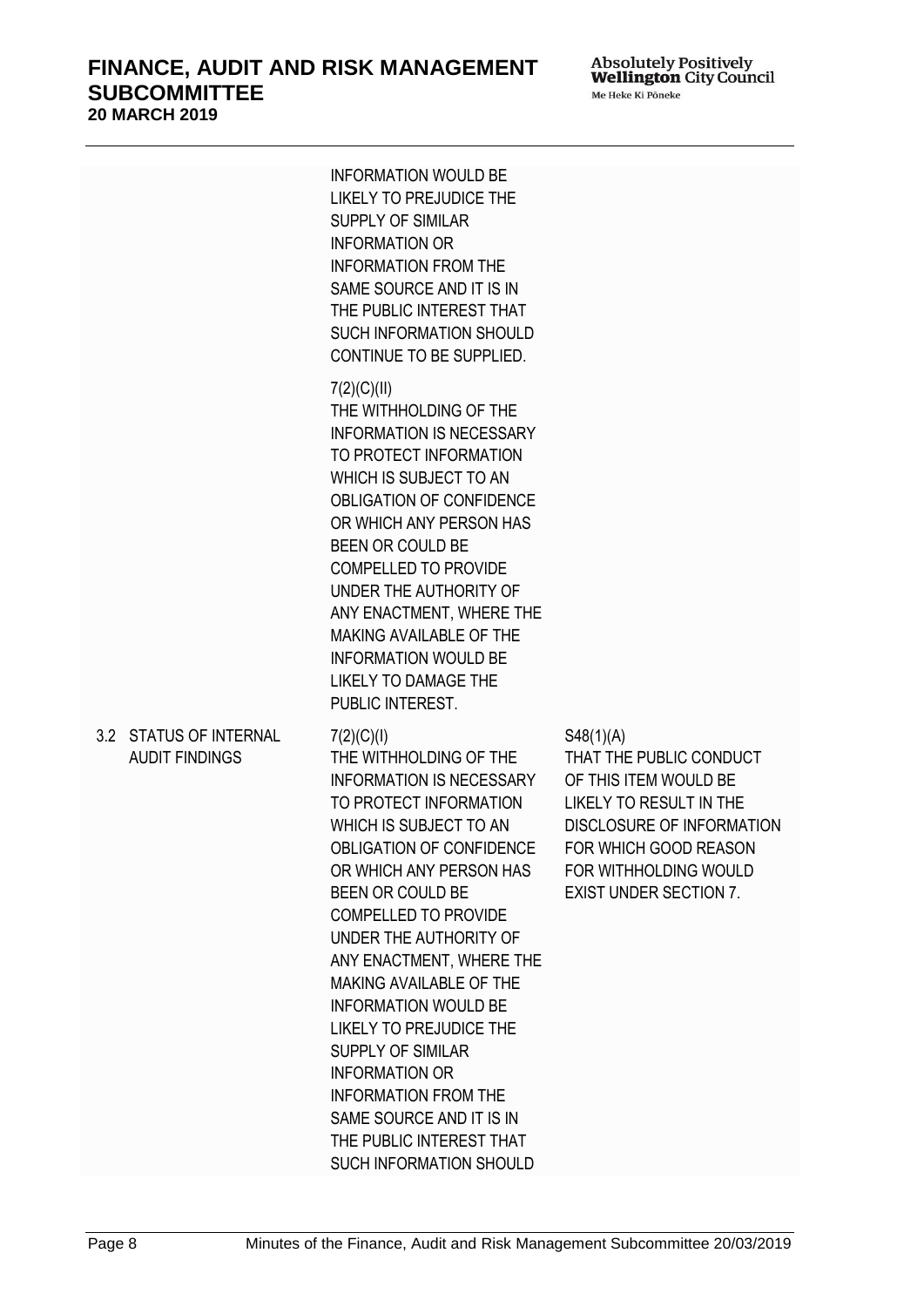| <b>FINANCE, AUDIT AND RISK MANAGEMENT</b> |
|-------------------------------------------|
| <b>SUBCOMMITTEE</b>                       |
| <b>20 MARCH 2019</b>                      |

<span id="page-8-1"></span><span id="page-8-0"></span>

|     |                                         | CONTINUE TO BE SUPPLIED.                                                                                                                                                                                                                                                                                                                                                                                         |                                                                                                                                                                                                                        |
|-----|-----------------------------------------|------------------------------------------------------------------------------------------------------------------------------------------------------------------------------------------------------------------------------------------------------------------------------------------------------------------------------------------------------------------------------------------------------------------|------------------------------------------------------------------------------------------------------------------------------------------------------------------------------------------------------------------------|
|     |                                         | 7(2)(C)(II)<br>THE WITHHOLDING OF THE<br><b>INFORMATION IS NECESSARY</b><br>TO PROTECT INFORMATION<br>WHICH IS SUBJECT TO AN<br>OBLIGATION OF CONFIDENCE<br>OR WHICH ANY PERSON HAS<br>BEEN OR COULD BE<br><b>COMPELLED TO PROVIDE</b><br>UNDER THE AUTHORITY OF<br>ANY ENACTMENT, WHERE THE<br><b>MAKING AVAILABLE OF THE</b><br><b>INFORMATION WOULD BE</b><br><b>LIKELY TO DAMAGE THE</b><br>PUBLIC INTEREST. |                                                                                                                                                                                                                        |
|     | 3.3 COUNCIL DEBTOR<br><b>REPORT</b>     | 7(2)(C)(II)<br>THE WITHHOLDING OF THE<br><b>INFORMATION IS NECESSARY</b><br>TO PROTECT INFORMATION<br>WHICH IS SUBJECT TO AN<br>OBLIGATION OF CONFIDENCE<br>OR WHICH ANY PERSON HAS<br>BEEN OR COULD BE<br><b>COMPELLED TO PROVIDE</b><br>UNDER THE AUTHORITY OF<br>ANY ENACTMENT, WHERE THE<br><b>MAKING AVAILABLE OF THE</b><br><b>INFORMATION WOULD BE</b><br><b>LIKELY TO DAMAGE THE</b><br>PUBLIC INTEREST. | S48(1)(A)<br>THAT THE PUBLIC CONDUCT<br>OF THIS ITEM WOULD BE<br><b>LIKELY TO RESULT IN THE</b><br>DISCLOSURE OF INFORMATION<br>FOR WHICH GOOD REASON<br>FOR WITHHOLDING WOULD<br><b>EXIST UNDER SECTION 7.</b>        |
| 3.4 | <b>RISK MANAGEMENT</b><br><b>UPDATE</b> | 7(2)(C)(II)<br>THE WITHHOLDING OF THE<br><b>INFORMATION IS NECESSARY</b><br>TO PROTECT INFORMATION<br>WHICH IS SUBJECT TO AN<br><b>OBLIGATION OF CONFIDENCE</b><br>OR WHICH ANY PERSON HAS<br><b>BEEN OR COULD BE</b><br><b>COMPELLED TO PROVIDE</b><br>UNDER THE AUTHORITY OF<br>ANY ENACTMENT, WHERE THE<br><b>MAKING AVAILABLE OF THE</b><br><b>INFORMATION WOULD BE</b>                                      | S48(1)(A)<br>THAT THE PUBLIC CONDUCT<br>OF THIS ITEM WOULD BE<br><b>LIKELY TO RESULT IN THE</b><br><b>DISCLOSURE OF INFORMATION</b><br>FOR WHICH GOOD REASON<br>FOR WITHHOLDING WOULD<br><b>EXIST UNDER SECTION 7.</b> |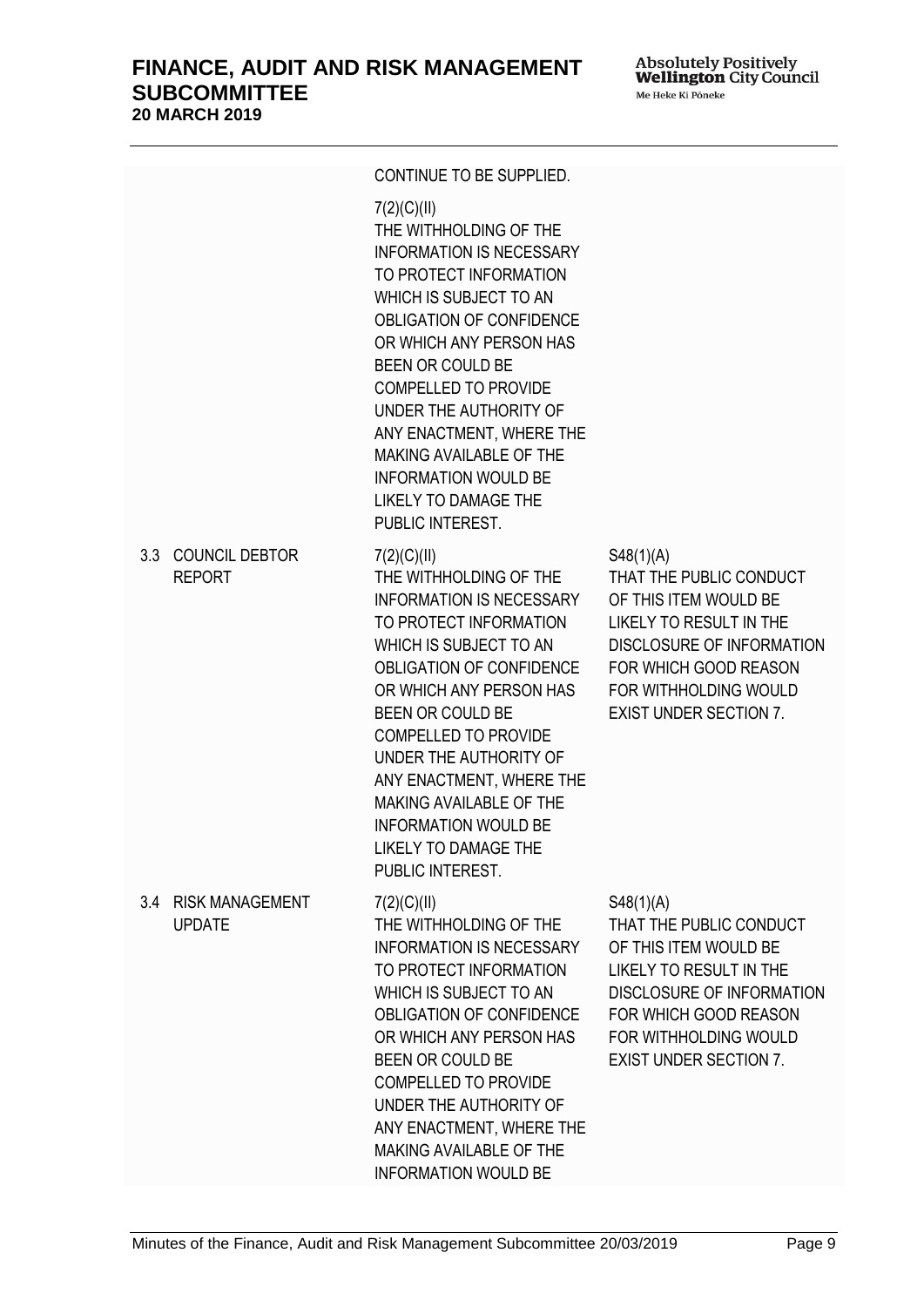Absolutely Positively<br>**Wellington** City Council Me Heke Ki Põneke

<span id="page-9-1"></span><span id="page-9-0"></span>

|                                                    | <b>LIKELY TO DAMAGE THE</b><br>PUBLIC INTEREST.                                                                                                                                                                                                                                                                                  |                                                                                                                                                                                                                                 |
|----------------------------------------------------|----------------------------------------------------------------------------------------------------------------------------------------------------------------------------------------------------------------------------------------------------------------------------------------------------------------------------------|---------------------------------------------------------------------------------------------------------------------------------------------------------------------------------------------------------------------------------|
| 3.5 PROJECT GOVERNANCE                             | 7(2)(B)(II)<br>THE WITHHOLDING OF THE<br><b>INFORMATION IS NECESSARY</b><br>TO PROTECT INFORMATION<br><b>WHERE THE MAKING</b><br>AVAILABLE OF THE<br>INFORMATION WOULD BE<br>LIKELY UNREASONABLY TO<br>PREJUDICE THE COMMERCIAL<br>POSITION OF THE PERSON<br>WHO SUPPLIED OR WHO IS<br>THE SUBJECT OF THE<br><b>INFORMATION.</b> | S48(1)(A)<br>THAT THE PUBLIC CONDUCT<br>OF THIS ITEM WOULD BE<br><b>LIKELY TO RESULT IN THE</b><br><b>DISCLOSURE OF INFORMATION</b><br>FOR WHICH GOOD REASON<br>FOR WITHHOLDING WOULD<br><b>EXIST UNDER SECTION 7.</b>          |
|                                                    | 7(2)(H)<br>THE WITHHOLDING OF THE<br><b>INFORMATION IS NECESSARY</b><br>TO ENABLE THE LOCAL<br>AUTHORITY TO CARRY OUT,<br><b>WITHOUT PREJUDICE OR</b><br>DISADVANTAGE, COMMERCIAL<br><b>ACTIVITIES.</b>                                                                                                                          |                                                                                                                                                                                                                                 |
|                                                    | 7(2)(1)<br>THE WITHHOLDING OF THE<br><b>INFORMATION IS NECESSARY</b><br>TO ENABLE THE LOCAL<br>AUTHORITY TO CARRY ON,<br><b>WITHOUT PREJUDICE OR</b><br>DISADVANTAGE.<br><b>NEGOTIATIONS (INCLUDING</b><br><b>COMMERCIAL AND INDUSTRIAL</b><br>NEGOTIATIONS).                                                                    |                                                                                                                                                                                                                                 |
| 3.6 SAFETY SECURITY AND<br><b>WELLBEING REPORT</b> | 6(B)<br>THE MAKING AVAILABLE OF<br>THE INFORMATION WOULD BE<br>LIKELY TO ENDANGER THE<br>SAFETY OF A PERSON.                                                                                                                                                                                                                     | S48(1)(A)<br>THAT THE PUBLIC CONDUCT<br>OF THIS ITEM WOULD BE<br><b>LIKELY TO RESULT IN THE</b><br><b>DISCLOSURE OF INFORMATION</b><br>FOR WHICH GOOD REASON<br>FOR WITHHOLDING WOULD<br><b>EXIST UNDER SECTION 6 AND</b><br>7. |
|                                                    | 7(2)(D)<br>THE WITHHOLDING OF THE<br><b>INFORMATION IS NECESSARY</b><br>TO AVOID PREJUDICE TO<br>MEASURES PROTECTING THE                                                                                                                                                                                                         |                                                                                                                                                                                                                                 |